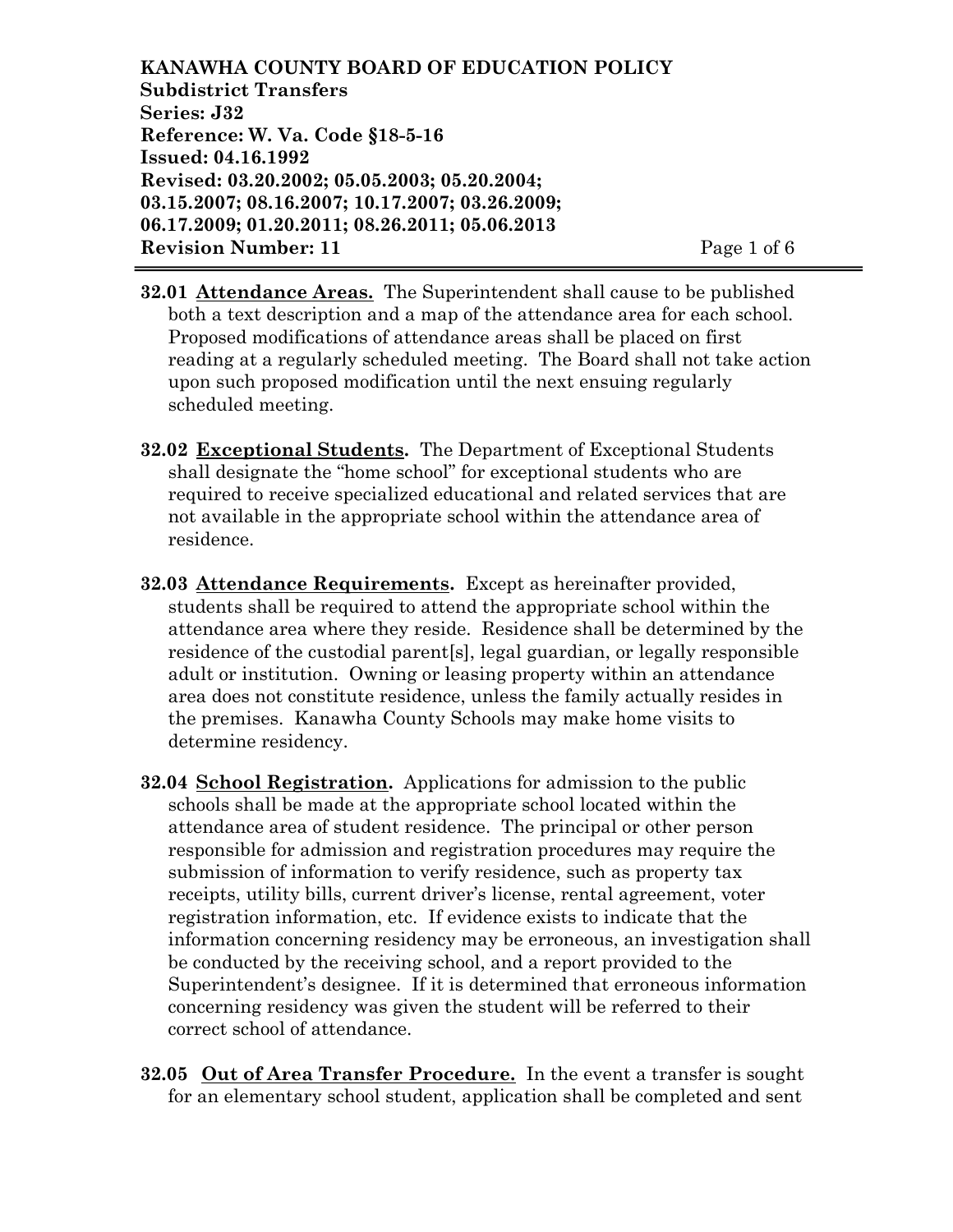**KANAWHA COUNTY BOARD OF EDUCATION POLICY Subdistrict Transfers Series: J32 Reference: W. Va. Code §18-5-16 Issued: 04.16.1992 Revised: 03.20.2002; 05.05.2003; 05.20.2004; 03.15.2007; 08.16.2007; 10.17.2007; 03.26.2009; 06.17.2009; 01.20.2011; 08.26.2011; 05.06.2013 Revision Number: 11** Page 2 of 6

to the Assistant Superintendent for Elementary Schools. Kindergarten students must register in their home school. If admission is sought at a Middle or High School outside the attendance area of student resident, other than to attend a High School Choice Program, the application shall be made at the school to which they wish to transfer. The form will then be forwarded to the home school for review. When the transfer has been reviewed at the home school, the transfer form will be sent to the appropriate Assistant Superintendent's office for final approval. The Request for Transfer shall be made on the appropriate form and no phone applications shall be accepted. Requests for Out of Area Transfer will be accepted beginning April 1 of each year for the ensuing school year.

**32.06 High School Choice Program Application Procedure.** In the event a student wishes to apply for placement in a High School Choice Program, the application is to be made electronically and on-line and the completed application will be forwarded to the Assistant Superintendent's office. Requests for High School Choice Programs will accepted electronically from April 1 through July 1 for the ensuing school year.

Applications for the High School Choice Program are to be made through the Kanawha County Schools web site at http://kcs.kana.k12.wv.us.

- **32.07 Transfer Criteria.** The following criteria shall be considered with respect to applications to attend schools outside the attendance area of student residence:
	- (a) Student-teacher ratio limitations: Kindergarten 17 to 1; grades 1-3, 20 to 1; grades 4-5, 22 to 1.
	- (b) At the middle school level, a transfer request may be approved if the additional student does not cause the average number of students per teacher in the core courses to be higher than 23 in grade 6 or 25 in grades 7-8. Core courses include English, social studies, science and math.
	- (c) Grades 9-12; Students may apply to transfer to a High School Choice Program. Students transferring to attend a High School Choice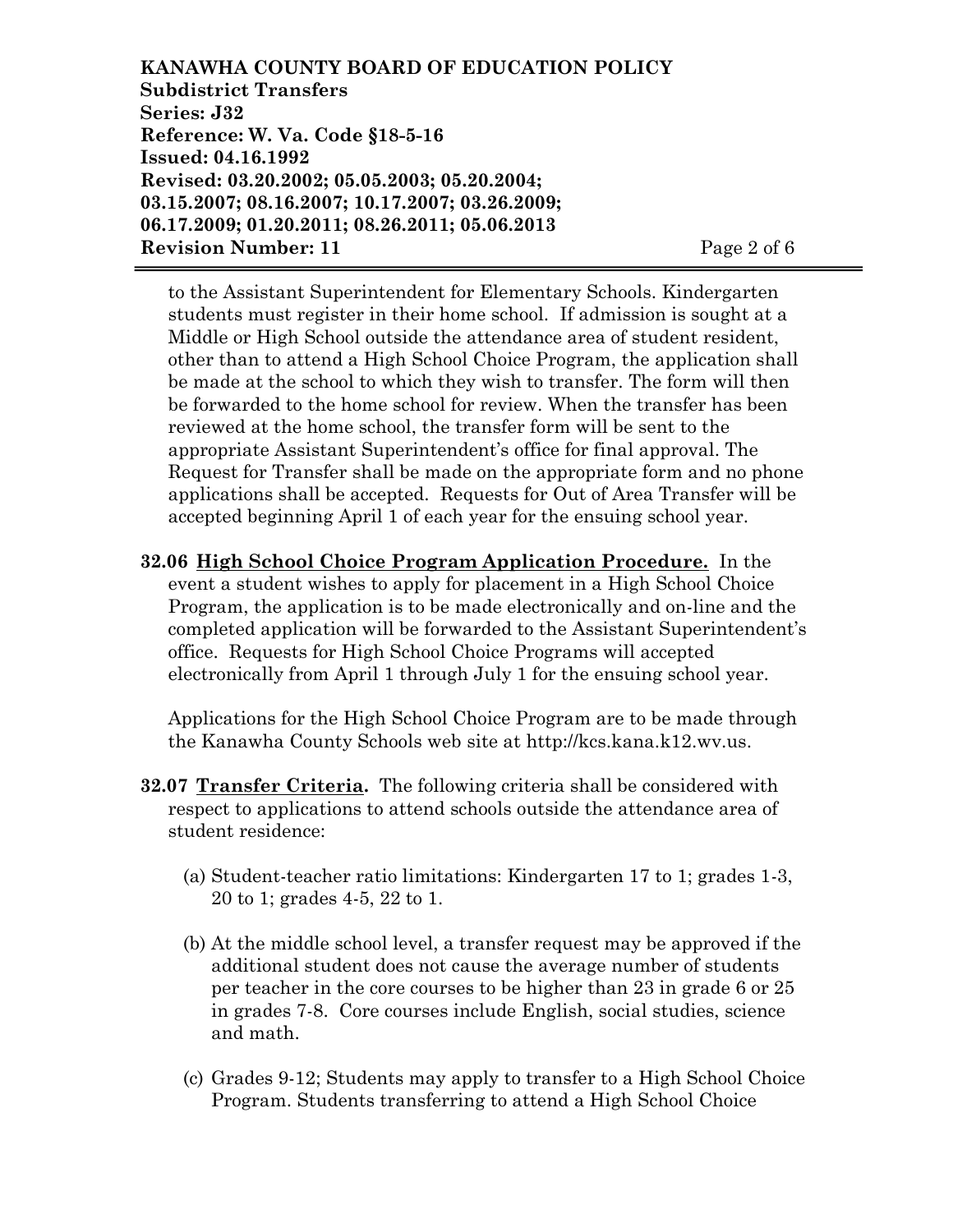**KANAWHA COUNTY BOARD OF EDUCATION POLICY Subdistrict Transfers Series: J32 Reference: W. Va. Code §18-5-16 Issued: 04.16.1992 Revised: 03.20.2002; 05.05.2003; 05.20.2004; 03.15.2007; 08.16.2007; 10.17.2007; 03.26.2009; 06.17.2009; 01.20.2011; 08.26.2011; 05.06.2013 Revision Number: 11** Page 3 of 6

Program must have a schedule that reflects this program.

In order to remain in the High School Choice Program, a student must meet the following criteria:

a. the student must maintain a 3.0 GPA in his or her program of choice and a 2.0 in his or her overall GPA at the end of each semester;

b. the student must not be consistently tardy or absent from school; and

c. the student must maintain acceptable conduct, which is defined as not being suspended for more than ten days cumulatively during any school year or not committing any Level III or Level IV offense, as described in Kanawha County Schools Student Behavior Policy.

In the event a student exits a High School Choice Program for any reason other than conduct described in paragraphs b and c above, the student may elect to remain at the same school site for the remainder of the school year and be provided regular educational programming, or the student may elect to return to his or her home school. At the end of the applicable school year, the student must return to his or her home school. If the student exits that High School Choice Program for reasons described in paragraphs b and c above, the student may be required to return to his or her home school immediately.

All out of area high school transfers will be subject to space availability. Parents and students may also request an out of area transfer, which will be considered on the basis of the best interest of the student and the school district and on a space available basis.

(d) Each Assistant Superintendent who approves or disapproves transfer requests shall, when making such a determination, bear in mind the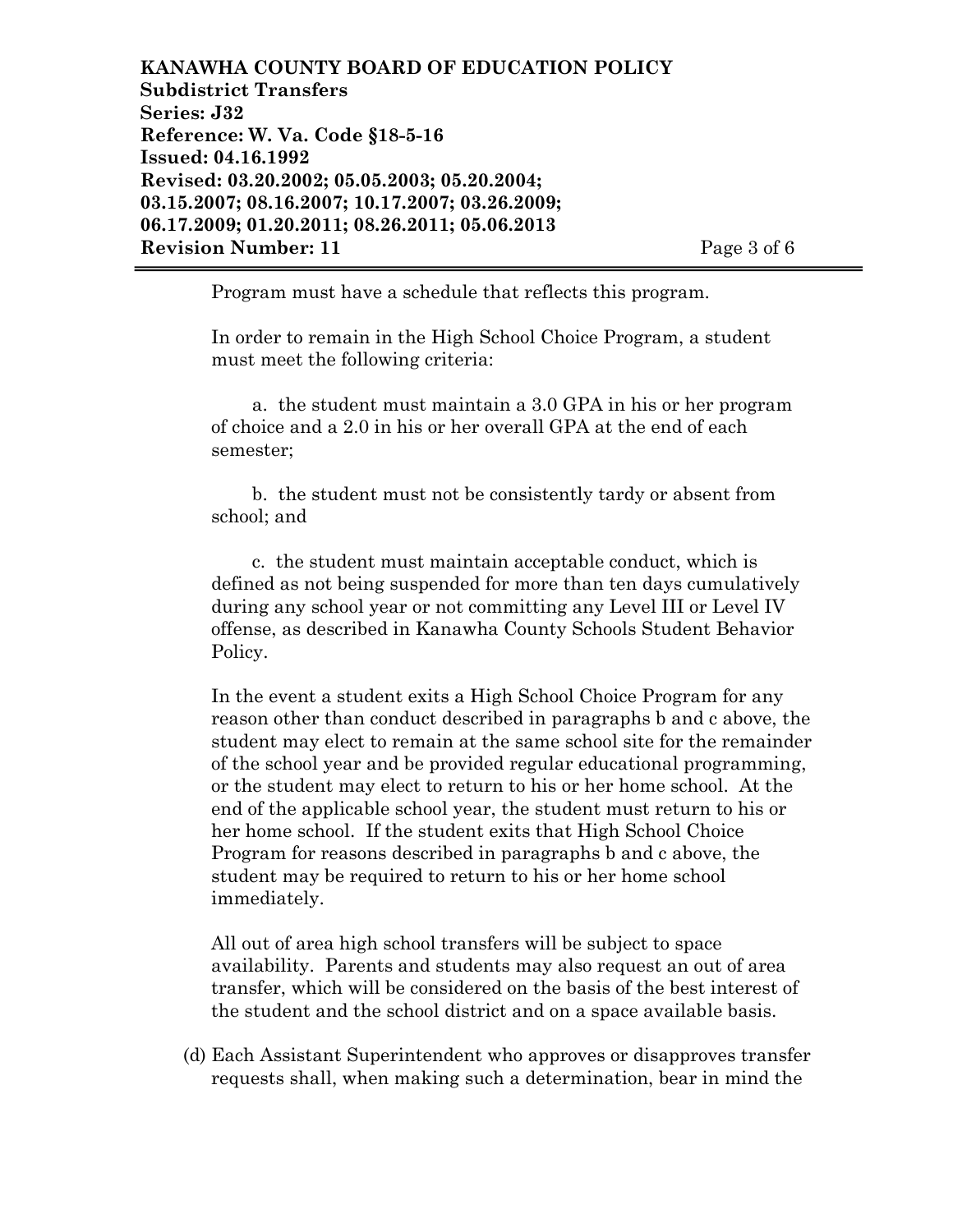**KANAWHA COUNTY BOARD OF EDUCATION POLICY Subdistrict Transfers Series: J32 Reference: W. Va. Code §18-5-16 Issued: 04.16.1992 Revised: 03.20.2002; 05.05.2003; 05.20.2004; 03.15.2007; 08.16.2007; 10.17.2007; 03.26.2009; 06.17.2009; 01.20.2011; 08.26.2011; 05.06.2013 Revision Number: 11** Page 4 of 6

effect that granting or denying the request would have on the racial makeup and balance of the home school and the receiving school.

- (e) Each Assistant Superintendent and principal reviewing the transfer application shall take into consideration any factors relevant to the best interest of either the student or the school district.
- (f) With respect to exceptional students, receipt of written acknowledgment that the basis for the application is nonprogrammatic.
- (g) The Superintendent shall have final authority to approve or disapprove any transfer and to rescind or revoke any transfer.

**32.08 Out of Area Enrollments/ Continuing Status.** Except as otherwise provided in this policy, upon the approval of an application of a student to attend a school outside the area of residence, such student shall continue to attend the schools of the receiving school's attendance area and any subsequent change in attendance area will be subject to the application requirements of Sections 32.04 and 32.05 of this Policy. Furthermore, subject to the provisions of this policy, any student who has been approved to attend school outside the area of residence may elect to continue to attend the school or schools fed by the school to which the student has transferred.

Notwithstanding the foregoing, any student who is granted an out of area transfer effective with for 2013-14 school year and thereafter, may have his or her out of area status rescinded in the event there is overcrowding in the student's grade level or in the school the student is attending. In the event a student's out of area status is rescinded, the student and/or parent will be notified by April 1, of the rescission of the out of area status, effective with the beginning of the next school year.

Students who live outside of the attendance area of the school in which they are enrolled, who are consistently tardy or absent from school, as defined by the school rules or policies, or who become chronic behavior problems, may have their transfer status revoked.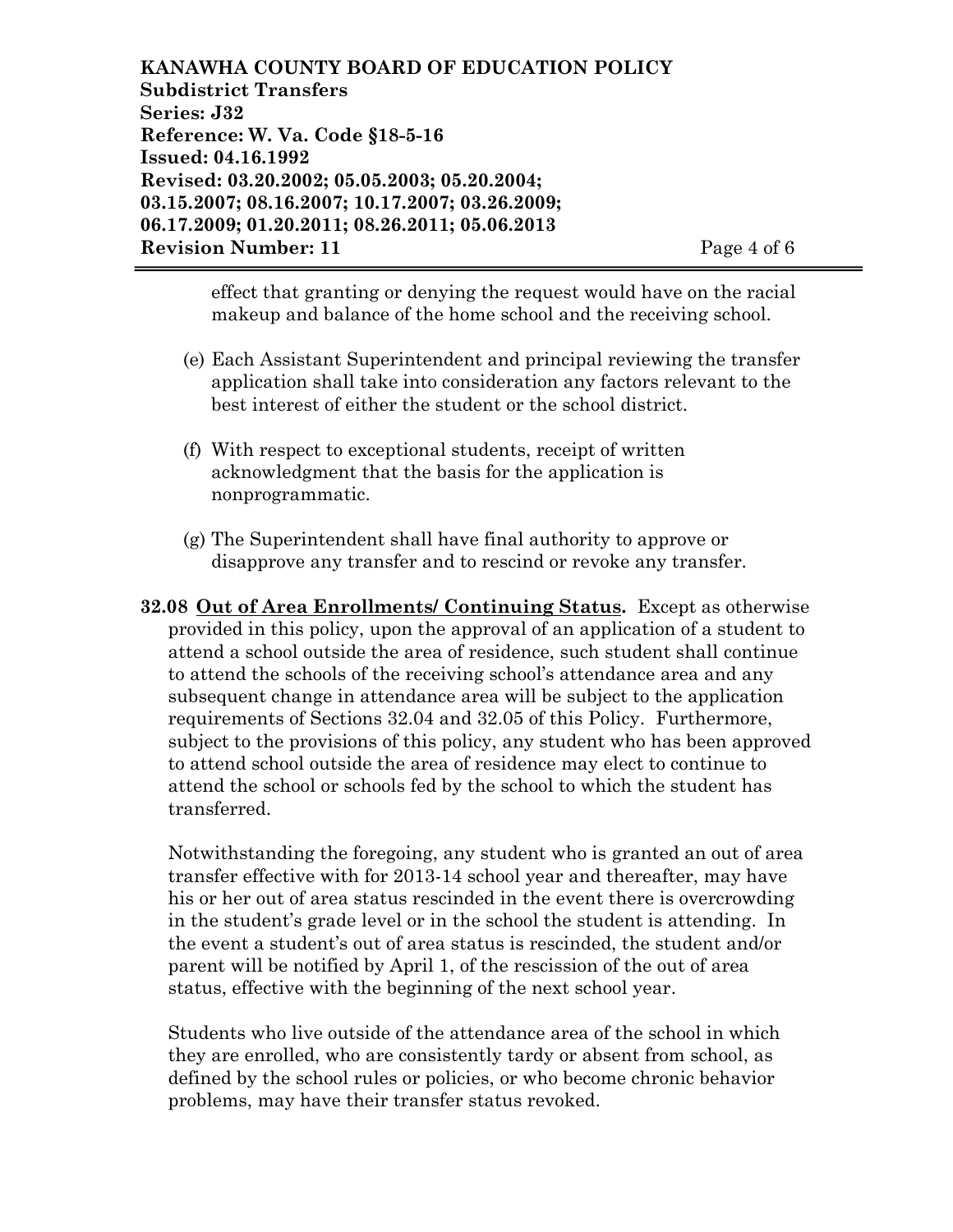**KANAWHA COUNTY BOARD OF EDUCATION POLICY Subdistrict Transfers Series: J32 Reference: W. Va. Code §18-5-16 Issued: 04.16.1992 Revised: 03.20.2002; 05.05.2003; 05.20.2004; 03.15.2007; 08.16.2007; 10.17.2007; 03.26.2009; 06.17.2009; 01.20.2011; 08.26.2011; 05.06.2013 Revision Number: 11** Page 5 of 6

In addition to the foregoing, once a student's application for an out of area transfer is approved, all the student's siblings, including half siblings and step siblings, living at the same residence, shall be permitted to enroll in the out of area school without the requirement for additional application(s), so long as the original student or any sibling is attending the out of area school; provided that for any out of area transfer effective after July 1, 2013, the privilege of siblings being permitted to attend the same out of area school is rescinded, however the parents of the siblings may apply and be considered for out of area transfer.

**32.09 Move of Custodial Parent[s], Guardian, or responsible Adult.** Students of a custodial parent[s], legal guardian, or legally responsible adult who move to a different attendance area may elect to remain in and be considered residents of their then current attendance area. Such an election shall be deemed permanent to the extent that any subsequent change in attendance area will be subject to the application requirements of Sections 32.04, 32.05 and 32.13 of this Policy.

Beginning with the 2013-14 school year, any student who moves to a different attendance area during the school year may elect to complete the school year at the school the student attended prior to the move. During subsequent years, the student must attend the school in the attendance area in which the student resides, however, the student may apply for out of area status and be considered for such in accordance with this policy.

- **32.10 School Closures.** All students who attend a school which is closed and who reside outside the attendance area of such school shall be deemed enrolled in the school designated to receive the students from the closed school. In the event two or more schools are designated to receive students from a closed school, such students must elect to attend one of the designated schools. However, such students may apply for admission in schools outside such attendance area, under the terms of this Policy.
- **32.11 Dual Attendance Area and Boundary Issues.** In the event of overcrowding at a school or transportation issues, students who live in a